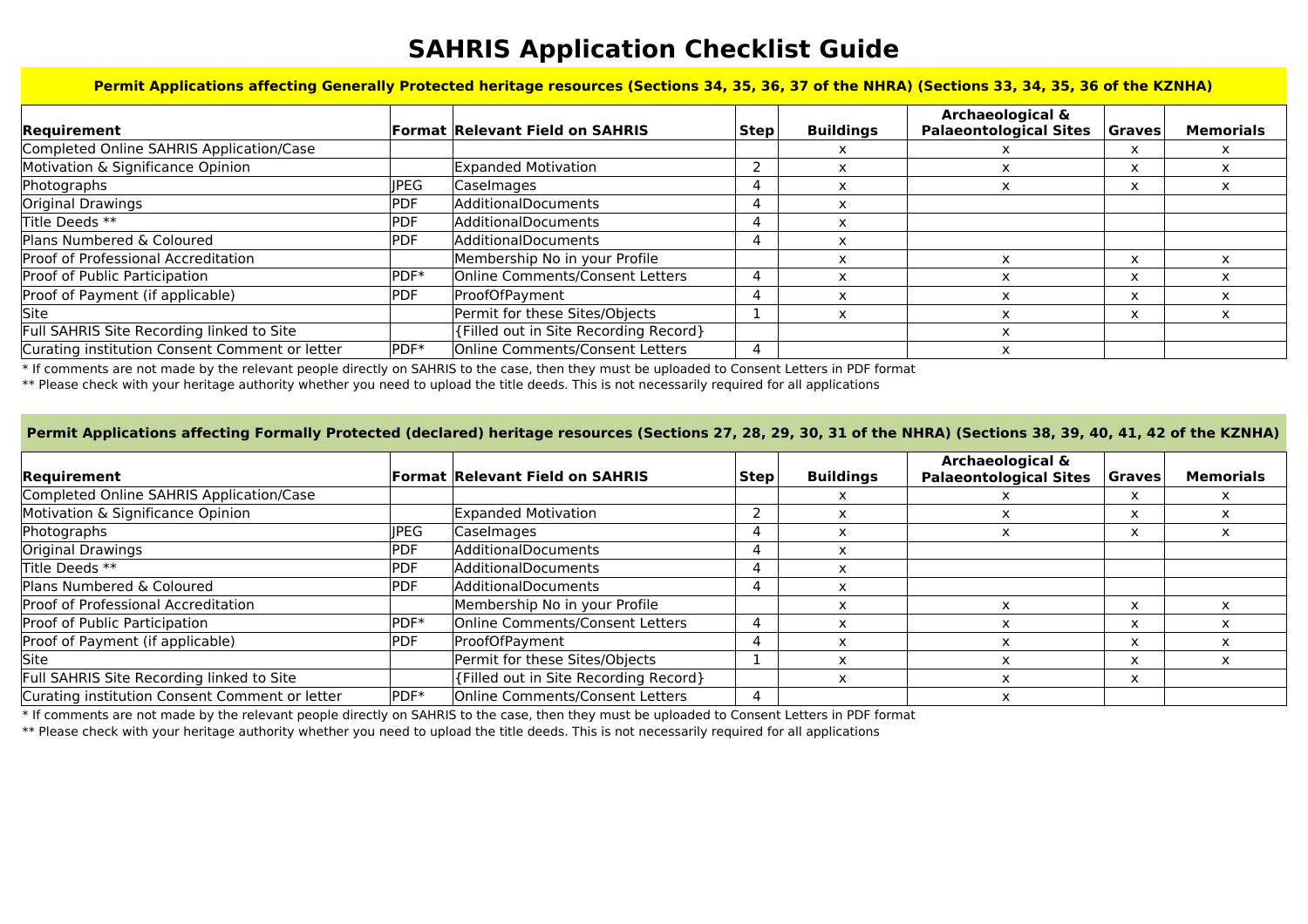## **Permit Applications affecting Heritage Objects (Sections 32, 33 of the NHRA) (Sections 43, 44 of the KZNHA)**

| Requirement                                    |            | <b>Format Relevant Field on SAHRIS</b> | <b>Step General Objects</b> | <b>Fossils/Archaeological/M</b><br>eteorites |  |
|------------------------------------------------|------------|----------------------------------------|-----------------------------|----------------------------------------------|--|
| Completed Online SAHRIS Application/Case       |            |                                        |                             |                                              |  |
| Motivation & Significance Opinion              |            | Expanded Motivation                    |                             |                                              |  |
| Photographs                                    | IPEG.      | Caselmages                             |                             |                                              |  |
| Proof of Professional Accreditation            |            | Membership No in your Profile          |                             |                                              |  |
| Proof of Public Participation                  | PDF*       | Online Comments/Consent Letters        |                             |                                              |  |
| Proof of Payment (if applicable)               | <b>PDF</b> | ProofOfPayment                         |                             |                                              |  |
| Object                                         |            | Permit for these Sites/Objects         |                             |                                              |  |
| Provenance                                     |            | {Filled out in Object Record}          |                             |                                              |  |
| Site linked to Object                          |            | {Filled out in Object Record}          |                             |                                              |  |
| Curating institution Consent Comment or letter | PDF*       | Online Comments/Consent Letters        |                             |                                              |  |

\* If comments are not made by the relevant people directly on SAHRIS to the case, then they must be uploaded to Consent Letters in PDF format

## **DEVELOPMENT Applications triggering Section 38(1) of the NHRA or treated as S38(8) due to NEMA or MPRDA triggers**

| Requirement                              |                   | <b>Format Relevant Field on SAHRIS</b> | Stepl | <b>Developments</b><br>S38(1) | <b>Developments S38(8)</b>                |  |
|------------------------------------------|-------------------|----------------------------------------|-------|-------------------------------|-------------------------------------------|--|
| Completed Online SAHRIS Application/Case |                   |                                        |       |                               |                                           |  |
| Comprehensive summary of application     |                   | Expanded Motivation                    |       |                               |                                           |  |
| Photographs                              | <b>IPEG</b>       | Caselmages                             |       |                               |                                           |  |
| BID/EIA/Scoping Report/EMP etc           | PDF               | AdditionalDocuments                    |       |                               |                                           |  |
| Heritage Impact Assessment *             | <b>PDF</b>        | <b>HeritageReports</b>                 |       | x                             |                                           |  |
| Proof of Professional Accreditation      |                   | Membership No in your Profile          |       | x                             |                                           |  |
| Proof of Public Participation            | PDF <sup>**</sup> | <b>Online Comments</b>                 |       |                               | Include in EIA docs or Online<br>Comments |  |
| Proof of Payment (if applicable)         | PDF               | ProofOfPayment                         |       |                               |                                           |  |
| Map of Development Footprint             |                   | <b>GISLayer</b>                        |       | $\check{ }$                   |                                           |  |
| Development Type                         |                   | DevelopmentType                        |       | x                             |                                           |  |
| Deciding Authority Case details          |                   | <b>OtherReferences</b>                 |       |                               |                                           |  |

 $*$  only if requested by the heritage authority

\*\* If comments are not made by the relevant people directly on SAHRIS to the case, then they must be uploaded to Consent Letters in PDF format

(Updated 22 October 2013)